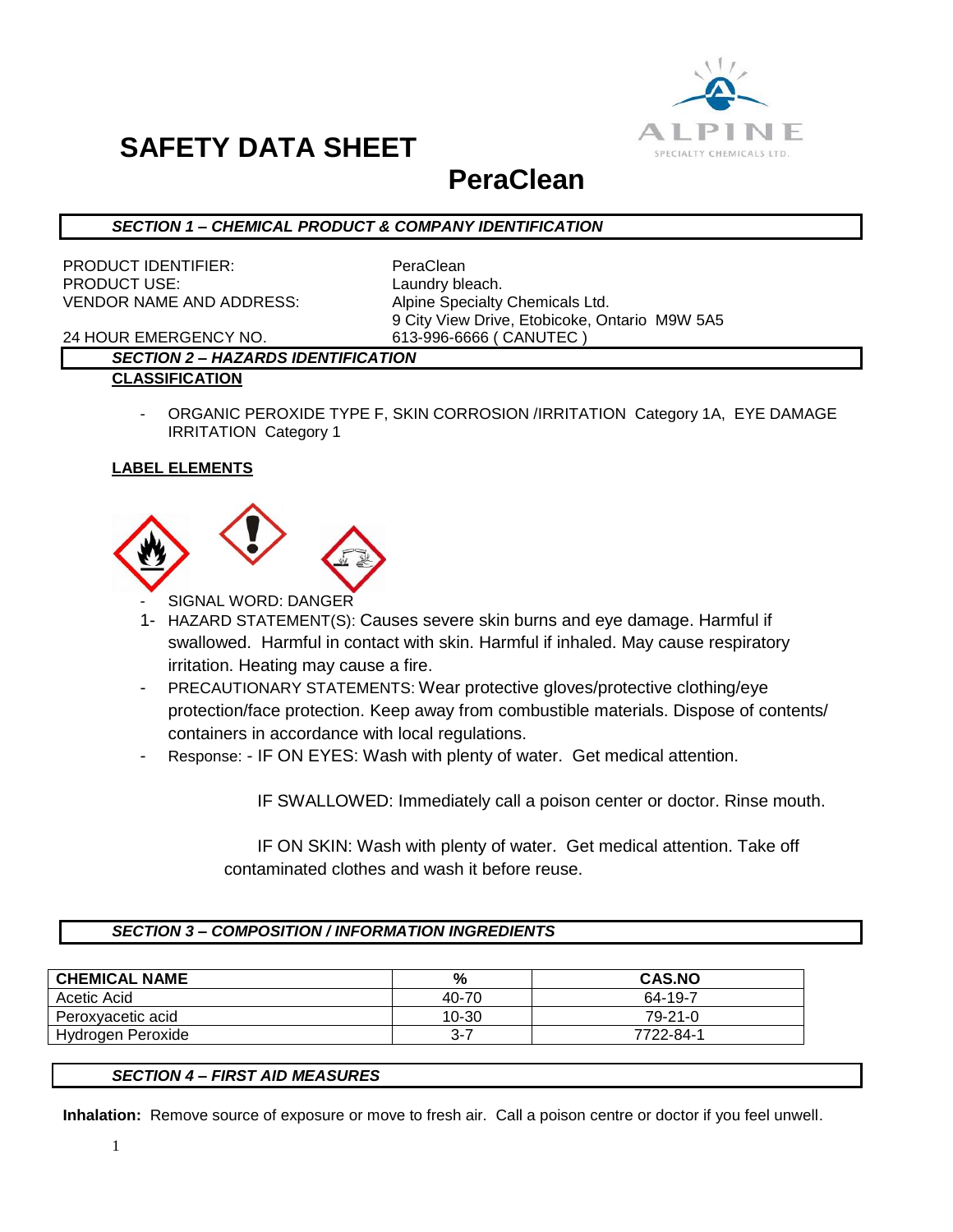# **SAFETY DATA SHEET**

# **PeraClean**

**Skin Contact**: Take off immediately all contaminated clothing. Rinse skin with water or shower. Get medical attention or advise. Wash clothing before reuse. Clean shoes thoroughly before reuse.

**Eye Contact**: Rinse cautiously with water for several minutes. Remove contact lenses, if present and easy to do. Continue rinsing. Get medical attention or advice.

**Ingestion**: Call a doctor for medical advice. Rinse mouth. Do not induce vomiting.

**Note to physician**: Treat symptomatically, no specific antidote. See toxicological information (section 11)

### *SECTION 5 – FIRE FIGHTING MEASURES*

#### **Extinguishing Media:**

**Suitable Extinguishing Media:** Use water spray. Carbon dioxide. Dry chemical. Alcohol foam.

 **Specific hazards arising from the product:** Keep away sources of ignition.

**Hazardous thermal decomposition products:** On decomposition product releases oxygen which may intensify fire.

**Advice for fire-fighters:** Not available.

### *SECTION 6 – ACCIDENTAL RELEASE MEASURES*

**Personal precautions, protective equipment and emergency procedures:**

Wear suitable protective clothing. Wear eye/face protection.

**Environmental precautions:** Avoid contact of large amounts of spilled material and runoff with soil and surface waterways.

**Methods and materials for containment and cleaning up**: Use a water rinse for final clean-up.

*SECTION 7 – HANDLING AND STORAGE*

**Precautions for safe handling**: Ventilate adequately, otherwise wear an appropriate breathing apparatus. Avoid contact with eyes, skin or clothing. Wash thoroughly after handling.

**Storage Procedures**: Keep containers closed when not in use. Do not freeze. Store between the following temperatures: 5 to 40°C.

### *SECTION 8 – EXPOSURE CONTROLS/PERSONAL PROTECTION*

|                      | <b>ACGIH</b><br><b>TLV</b> |             | <b>OSHA PEL</b>     |         | AIHA WEEL     |                     |
|----------------------|----------------------------|-------------|---------------------|---------|---------------|---------------------|
| <b>CHEMICAL NAME</b> | TWA                        | <b>STEL</b> | <b>TWA</b>          | Ceiling | 8 hour TWA    | Short term TWA<br>© |
| Hydrogen Peroxide    | ppm                        |             | ppm                 |         | Not available |                     |
| Acetic Acid          | ppm                        | $15$ ppm    | $25 \text{ mg/m}^3$ |         |               |                     |

ACGIH= American Conference of Governmental Industrial Hygienists. TLV = Threshold Limit Value. TWA = Timeweighted Average. STEL = Short-term Exposure Limit OSHA = US Occupational Safety and Health Administration. PEL = Permissible Exposure Limits. AIHA = AIHA Guideline Foundation. WEEL = Workplace Environmental Exposure Limit.

**Appropriate Engineering Control**: Good general ventilation should be sufficient to control worker exposure to airborne contaminants.

#### **Individual Protection Measure:**

**Eye/Face Protection:** Do not get into eyes. Wear chemical safety goggles.

**Skin Protection:** Use rubber gloves. Rinse with water.

**Respiratory protection**: Where exposure guidelines may be exceeded, use an appropriate NIOSH aspirator.

**Inhalation:** No special measures required. Treat symptomatically.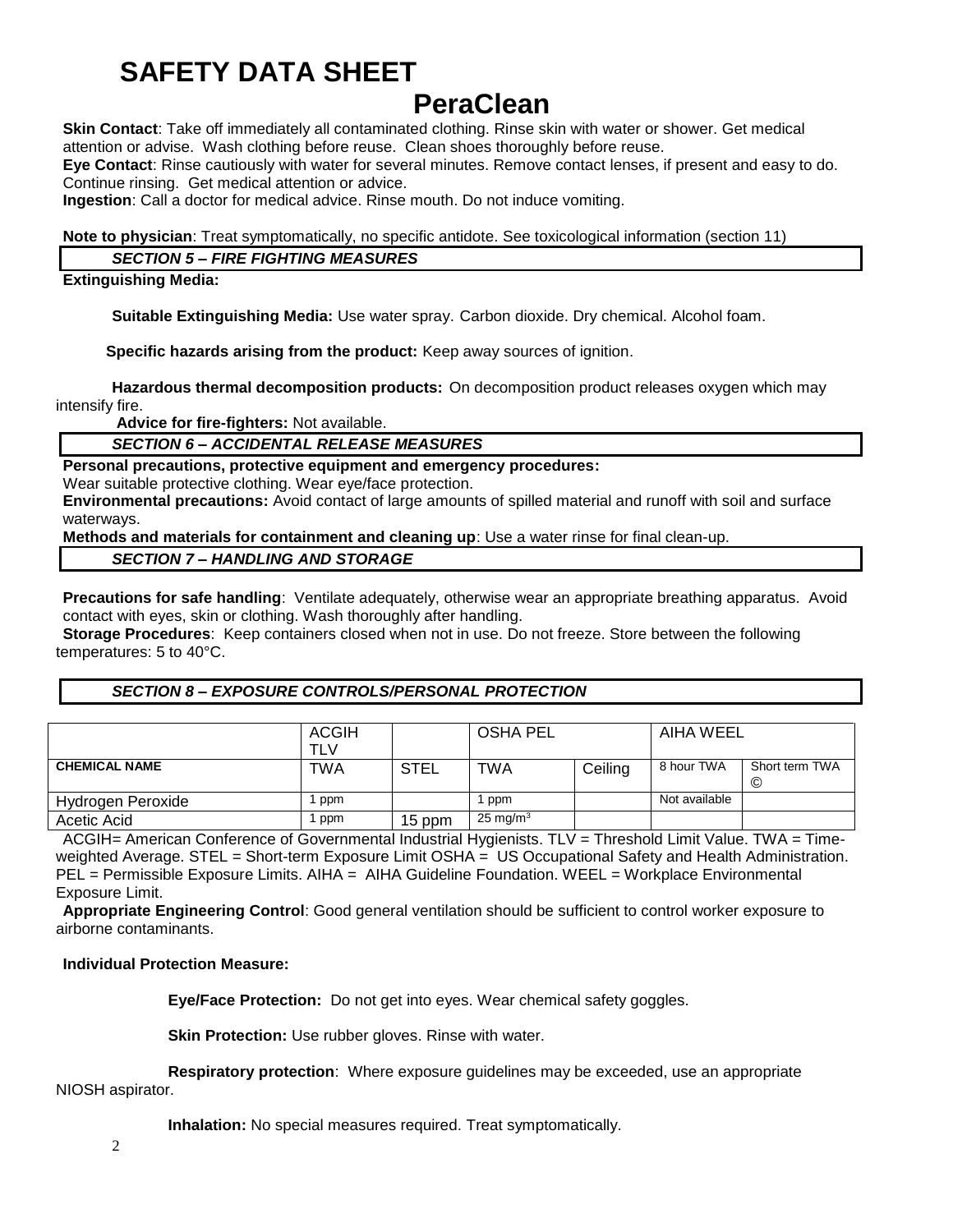# **SAFETY DATA SHEET**

# **PeraClean**

## *SECTION 9 – PHYSICAL AND CHEMICAL PROPERTIES*

| Appearance:                                    | Liquid, colourless.          |
|------------------------------------------------|------------------------------|
| Odour:                                         | Pungent.                     |
| <b>Odor Threshold:</b>                         | Not available                |
| Initial boiling point and<br>boiling range     | Not available                |
| $pH$ :                                         | Not available.               |
| <b>Melting Point:</b>                          | Not available                |
| <b>Thermal decomposition:</b>                  | Not available                |
| <b>Flash Point:</b>                            | 172.4-179.6 °F (78-80 °C)    |
| <b>Evaporation Rate:</b>                       | Not available                |
| <b>Flammability:</b>                           | Not available                |
| <b>Explosive Limit:</b>                        | Not available                |
| <b>Upper explosion limit:</b>                  | Not available                |
| Lower explosion limit:                         | Not available                |
| <b>Relative Density:</b>                       | Approx. = $1.12$ (Water = 1) |
| <b>Viscosity:</b>                              | Not available                |
| VOC:                                           | Not available                |
| <b>Solubility in water:</b>                    | Soluble                      |
| Solubility in other solvents:                  | Not available                |
| <b>Partition coefficient:</b><br>octanol/water | Not available                |
| Molecular weight:                              | Not available                |
| <b>Oxidizing properties:</b>                   | Strong oxidizer.             |

| <b>SECTION 10 - STABILITY AND REACTIVITY</b> |                                                                                               |
|----------------------------------------------|-----------------------------------------------------------------------------------------------|
| STABILITY:                                   | Stable under normal conditions. Decomposes on heating.                                        |
| <b>INCOMPATIBILITY</b>                       | Brass, Copper, Powdered metals, Iron, Iron and iron<br>salts, combustible materials, alkalis. |
| HAZARDOUS DECOMPOSITION PRODUCTS:            | Oxygen which supports combustion. Liable to produce<br>overpressure in container              |
| <b>HAZARDOUS POLYMERIZATION:</b>             | Will not occur.                                                                               |
| CONDITIONS TO AVOID:                         | Excessive heat; Contamination; Exposure to UV-rays; pH<br>variations.                         |